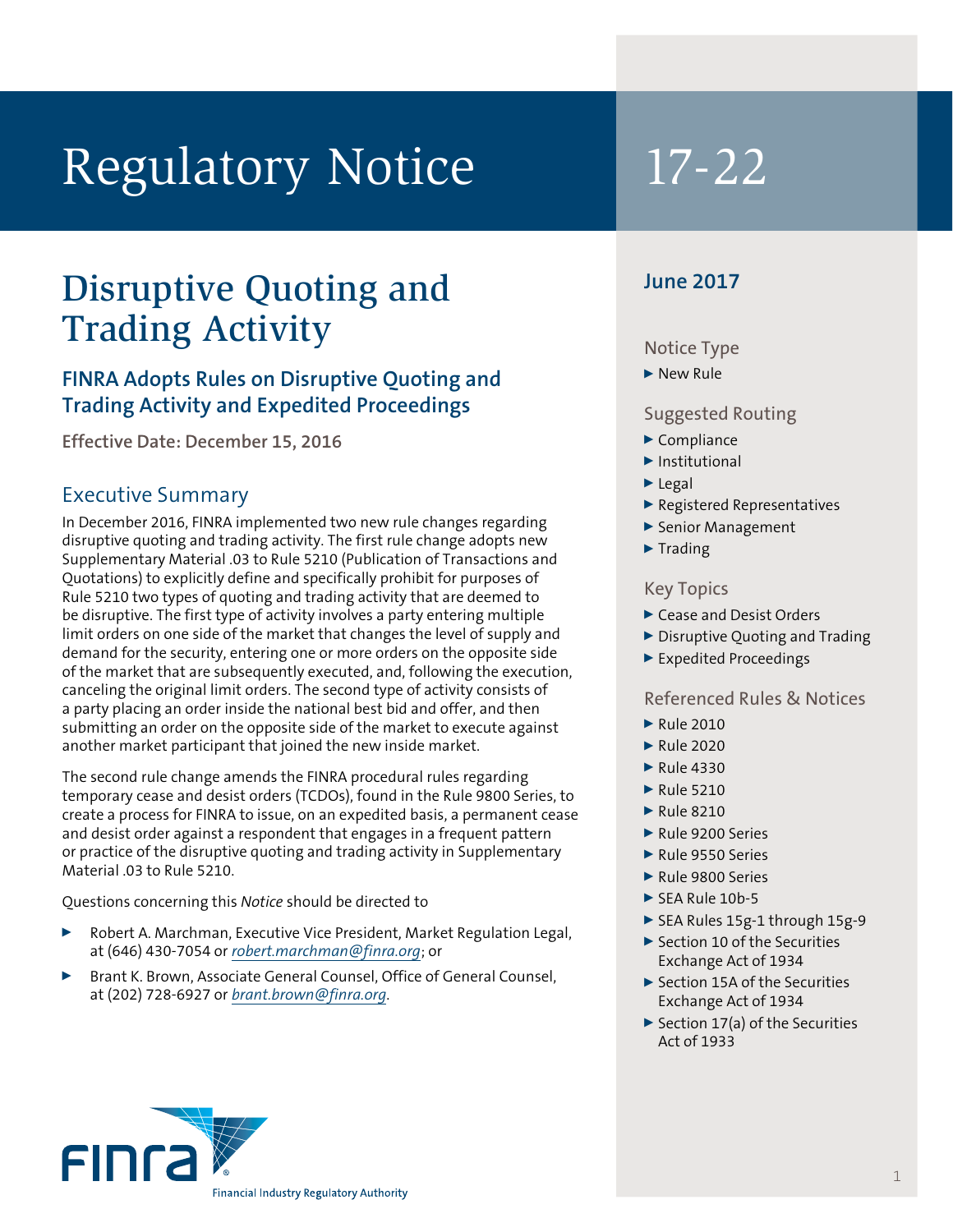#### Background & Discussion

Section 15A of the Securities Exchange Act of 1934 (Act) requires FINRA to have the capacity to enforce compliance by its member firms and persons associated with its member firms with, among other things, the Act, the rules and regulations thereunder, and FINRA rules. $1$ FINRA's rules are required to be "designed to prevent fraudulent and manipulative acts and practices, to promote just and equitable principles of trade,… to remove impediments to and perfect the mechanism of a free and open market and a national market system, and, in general, to protect investors and the public interest."2

In fulfilling these requirements, FINRA has developed a comprehensive regulatory program that includes automated surveillance of a substantial portion of trading activity in the U.S. securities markets.<sup>3</sup> When FINRA identifies potentially disruptive, manipulative, or otherwise improper quoting and trading activity, FINRA conducts an investigation into the activity, which often includes requesting additional information from those involved.<sup>4</sup> If FINRA identifies and confirms violations, FINRA will commence the enforcement process (either on its own behalf or on behalf of an RSA client exchange), which may result in, among other things, a censure, a requirement to take certain remedial actions, one or more restrictions on future business activities, a monetary fine, or a temporary or permanent ban from the securities industry.<sup>5</sup>

The process from the initial identification of potentially disruptive, manipulative, or improper quoting and trading activity to a final resolution of the matter can often take up to several years. Although this lengthy time period may be necessary and appropriate in complex cases, there are certain clear cases of disruptive and manipulative behavior, or cases where the potential harm to investors or market integrity is so clear, that there is an immediate need to initiate an expedited proceeding to stop the behavior from continuing. FINRA rules already provide FINRA with the ability to initiate an expedited proceeding in a number of different contexts (including in this context when safety to investors or the markets are impaired)—for example, the issuance of TCDOs under the Rule 9800 Series and bringing expedited proceedings for a variety of violations under the Rule 9550 Series. The rule changes described in this *Notice* serve to supplement these existing expedited processes to provide a new, specific and additional expedited procedure for certain defined types of disruptive quoting and trading activity.

Specifically, effective December 15, 2016, FINRA has implemented two new rule changes regarding disruptive quoting and trading activity. The first rule change adopts new Supplementary Material .03 to Rule 5210 to define and prohibit under this rule two types of specific conduct that are deemed disruptive quoting and trading activity. The second rule change amends the FINRA procedural rules regarding initiation of a TCDO process to create a process for FINRA to issue, on an expedited basis, a permanent cease and desist order against a respondent that engages in a frequent pattern or practice of the disruptive quoting and trading activity in Supplementary Material .03 to Rule 5210.6 Each of these rule changes is described in more detail below.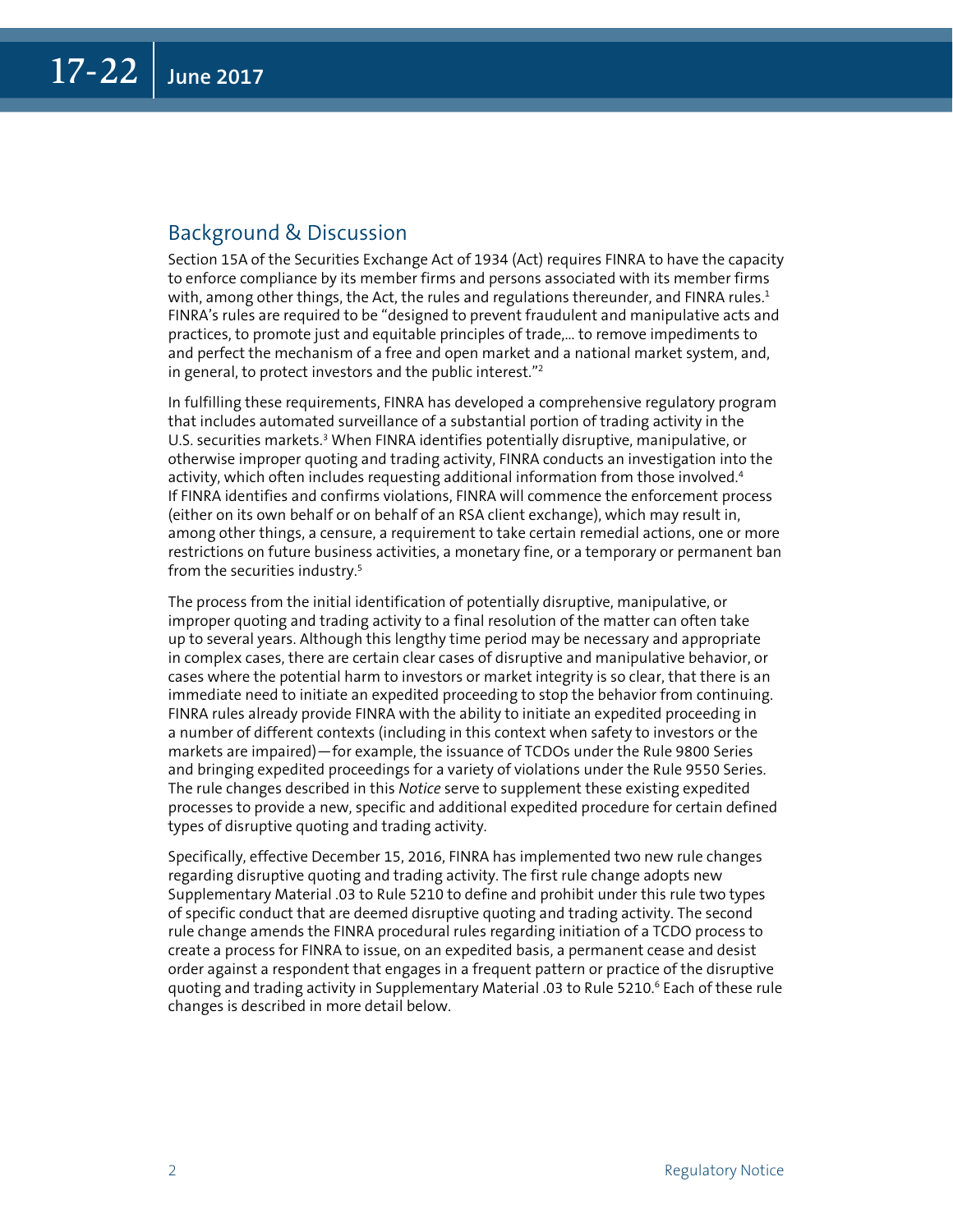#### **Disruptive Quoting and Trading Activity**

FINRA has authority to prohibit and take action against manipulative trading activity, including disruptive quoting and trading activity, pursuant to federal securities laws and FINRA rules, including Rules 2010 and 2020, and in some instances, under pre-existing expedited proceeding rules.7 The new Supplementary Material .03 to Rule 5210 serves to define more specifically certain types of disruptive quoting and trading activity and, combined with the amendments to the procedural rules, provides that violations of the Supplementary Material can serve as the basis to apply the cease and desist proceeding described below. Specifically, the Supplementary Material prohibits firms from engaging in or facilitating disruptive quoting and trading activity as defined in the rule, including acting in concert with other persons to effect such activity.

The Supplementary Material defines two types of prohibited activities and states that, for purposes of the rule, disruptive quoting and trading activity would include a "frequent pattern or practice" of these activities.

- <sup>0</sup> **Trading Scenario One:** a frequent pattern in which the following facts are present: (1) a party enters multiple limit orders on one side of the market at various price levels; (2) following the entry of the limit orders, the level of supply and demand for the security changes; (3) the party enters one or more orders on the opposite side of the market that are subsequently executed; and (4) following the execution, the party cancels the original limit orders.
- **Trading Scenario Two:** a frequent pattern in which the following facts are present: (1) a party narrows the spread for a security by placing an order inside the national best bid and offer and (2) the party then submits an order on the opposite side of the market that executes against another market participant that joined the new inside market established by the party.

Supplementary Material .03 to Rule 5210 does not include an express intent element and also makes clear that the order of the events indicating the pattern does not change the applicability of the rule. Moreover, these types of disruptive quoting and trading activity can occur regardless of the venue(s) on which the activity is conducted.

#### **Cease and Desist Proceeding**

In addition to the new Supplementary Material describing the prohibited quoting and trading activity, FINRA has amended its existing TCDO rules to establish a process for FINRA to issue, on an expedited basis, a permanent cease and desist order (PCDO) for violations of Supplementary Material .03 to FINRA Rule 5210.8

Under the current TCDO rules, FINRA can initiate a TCDO proceeding when respondents are alleged to have violated certain specific rules.<sup>9</sup> Under the amendments, FINRA can issue a PCDO under which a respondent to the proceeding would be (1) ordered to cease and desist from the violative activity under Supplementary Material .03 to Rule 5210 or (2) ordered to cease and desist from providing market access to a client engaged in the violative trading activity.10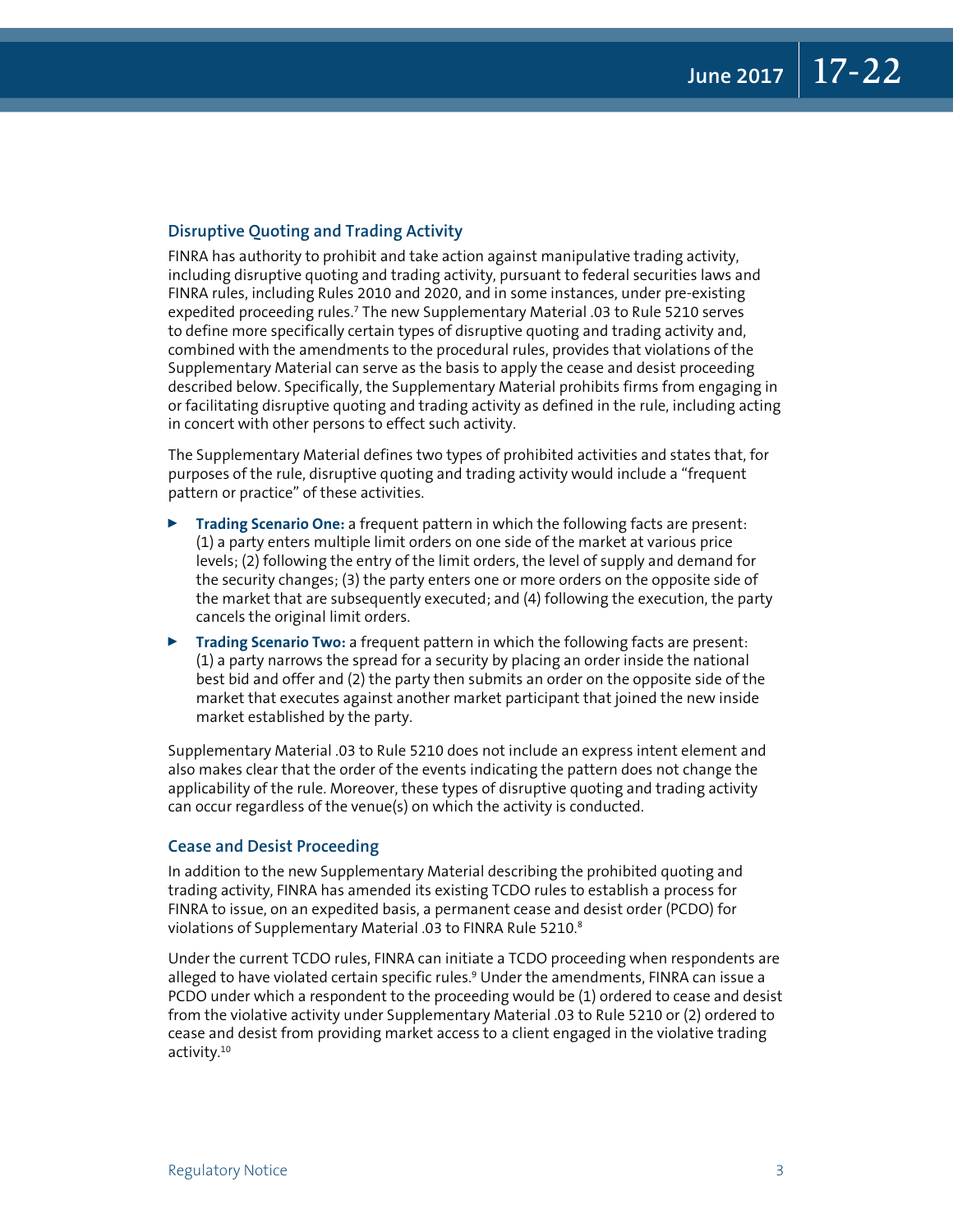The process for issuing a PCDO for violations of Supplementary Material .03 to Rule 5210 closely follows the existing TCDO procedures. Specifically, like a TCDO, the following provisions apply to a PCDO proceeding for alleged violations of the new Supplementary Material:

- $\triangleright$  Only FINRA's chief executive officer (or such other senior officer as the CEO may designate) may initiate a PCDO proceeding under the rule; $11$
- $\triangleright$  The PCDO proceeding is initiated by service of a notice, effective upon service, stating whether FINRA is requesting that the respondent take action or refrain from certain action, and the notice must be accompanied by a declaration of facts, a memorandum of points and authorities, and a proposed order containing the required elements of an order;<sup>12</sup>
- $\blacktriangleright$  A hearing is conducted by a hearing panel,<sup>13</sup> and the rules include provisions regarding the conduct of the hearing and generally require that the hearing be held within 15 days of service of the notice initiating the proceeding; $14$
- $\triangleright$  The hearing panel must issue a written decision no later than ten days after receipt of the hearing transcript;<sup>15</sup>
- $\triangleright$  The PCDO must set forth the alleged violation and the significant market disruption or investor harm that is likely to result without the issuance of an order and describe in reasonable detail the act or acts the respondent is to take or refrain from taking;<sup>16</sup>
- $\triangleright$  The PCDO is effective upon service and remains effective and enforceable unless modified, set aside, limited, or revoked pursuant to the rule;<sup>17</sup>
- $\triangleright$  Any time after the respondent is served with a PCDO, a party to the proceeding may apply to the hearing panel to have the order modified, set aside, limited, or suspended, and the hearing panel must generally respond to any such request in writing within ten days after receipt of the request; $18$
- <sup>0</sup> FINRA can initiate an expedited proceeding pursuant to FINRA Rules 9556 and 9559 for violations of a PCDO;<sup>19</sup>
- $\triangleright$  Sanctions issued under the rule constitute final and immediately effective disciplinary sanctions thus allowing the respondent to appeal the PCDO to the SEC; however, filing an application for review with the SEC does not stay the effectiveness of the PCDO unless the SEC otherwise orders;<sup>20</sup> and
- $\triangleright$  The issuance of the PCDO does not alter FINRA's ability to further investigate the matter or later sanction the firm pursuant to its standard disciplinary process for violations of supervisory obligations or other violations of FINRA rules or the Act.

FINRA anticipates that the issuance of a PCDO under the new rule amendments will be limited to those extreme circumstances where initial attempts to resolve the conduct with the firm are unsuccessful.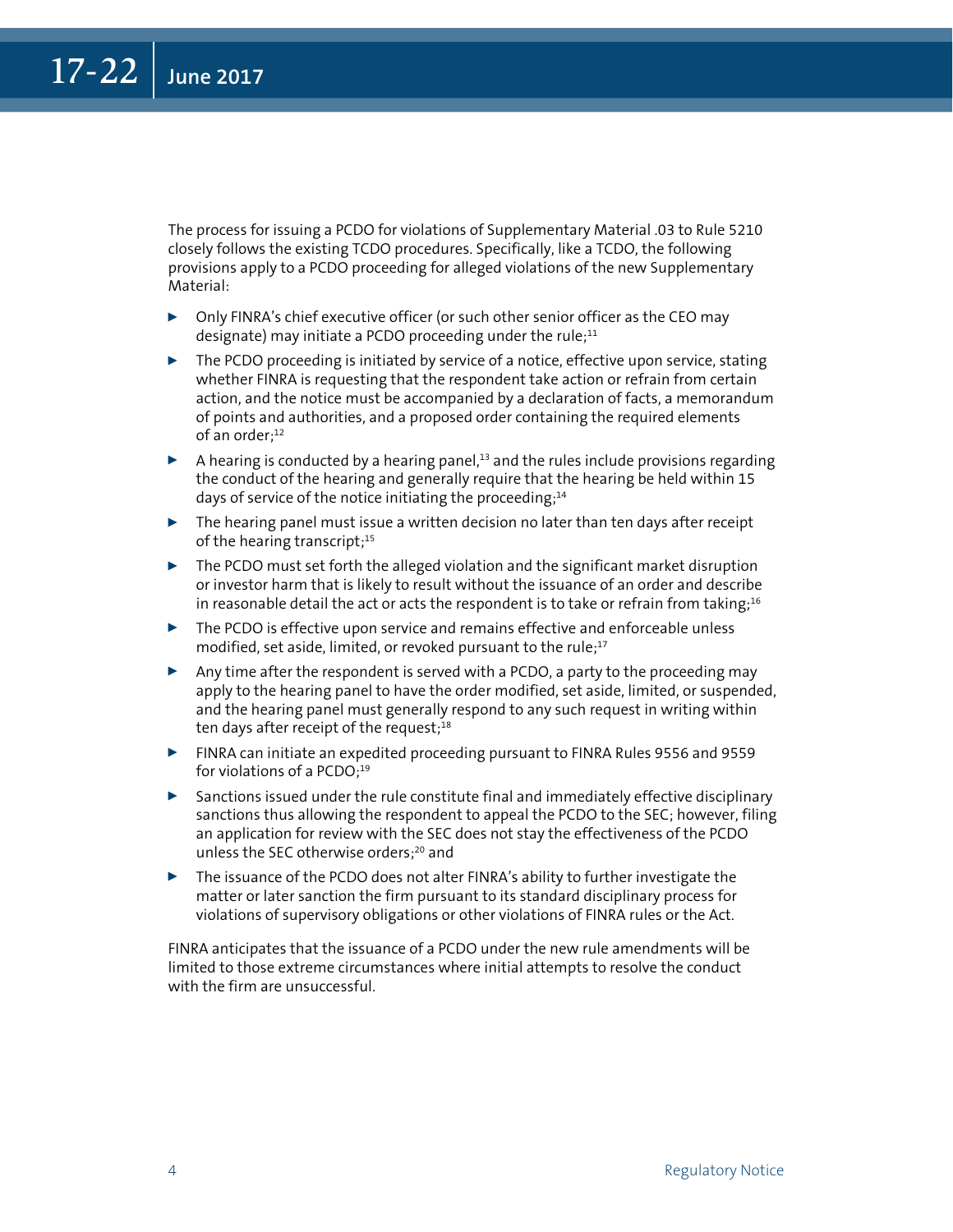#### **Endnotes**

- 1. *See* 15 U.S.C. 78o-3(b)(2).
- 2. 15 U.S.C. 78o-3(b)(6).
- 3. FINRA conducts, on its own behalf, surveillance of its member firms' trading activity, as well as surveillance for numerous national securities exchanges pursuant to Regulatory Services Agreements (RSAs). FINRA currently has RSAs with 18 different exchanges to perform some degree of surveillance. FINRA also combines its own data with data received from those exchanges with which it has RSAs to conduct cross-market surveillance.
- 4. *See, e.g.,* Rule 8210.
- 5. 15 U.S.C. 78o-3(b)(7). *See generally* Rule 9200 Series.
- 6. The new rules are similar to those recently adopted by other self-regulatory organizations such as Bats BZX Exchange, Inc., formerly known as BATS Exchange, Inc. (BATS), and The Nasdaq Stock Market LLC (Nasdaq) but, as noted above, build off FINRA's existing process for issuing TCDOs. *See* Securities Exchange Act Release No. 77171 (February 18, 2016), 81 FR 9017 (February 23, 2016); *see also* Securities Exchange Act Release No. 77913 (May 25, 2016), 81 FR 35081 (June 1, 2016).
- 7. These rule changes are not meant to limit the types of manipulative or disruptive activity that can be pursued under pre-existing rules.
- 8. FINRA has existing authority to issue PCDOs. *See* Rule 9291. In addition, FINRA has the existing ability to bring expedited proceedings in a number of circumstances, including, for example, if a member firm, associated person, or other person does not meet the prerequisites for access to services offered by FINRA or cannot be permitted to continue to have access to services offered by FINRA or a member thereof with safety to investors, creditors, members, or FINRA. *See* Rule 9555(a)(2); *see also, e.g.,* Rules 9551- 9554. These rule changes are not meant to limit any other expedited procedures that could be taken pursuant to other rules.
- 9. FINRA has the authority to initiate a TCDO for alleged violations of Section 10(b) of the Act and Rule 10b-5 thereunder; SEA Rules 15g-1 through 15g-9 concerning penny stocks; FINRA Rule 2010 (Standards of Commercial Honor and Principles of Trade) if the alleged violation is unauthorized trading, or misuse or conversion of customer assets, or based on violations of Section 17(a) of the Securities Act of 1933; FINRA Rule 2020 (Use of Manipulative, Deceptive or Other Fraudulent Devices); or FINRA Rule 4330 (Customer Protection – Permissible Use of Customers' Securities) if the alleged violation is misuse or conversion of customer assets. *See* Rule 9810(a).
- 10. Under the current TCDO rules, FINRA must file an underlying complaint at the same time it issues a TCDO notice if a complaint has not already been filed. *See* Rule 9810(d). A TCDO remains in effect only until the conclusion of the underlying disciplinary proceeding. *See* Rule 9840(c). Under the new PCDO provisions, a PCDO is permanent, and there is no required underlying disciplinary proceeding. The new provision, however, does not preclude FINRA from pursuing a separate disciplinary action for the underlying conduct.

©2017. FINRA. All rights reserved. Regulatory Notices attempt to present information to readers in a format that is easily understandable. However, please be aware that, in case of any misunderstanding, the rule language prevails.